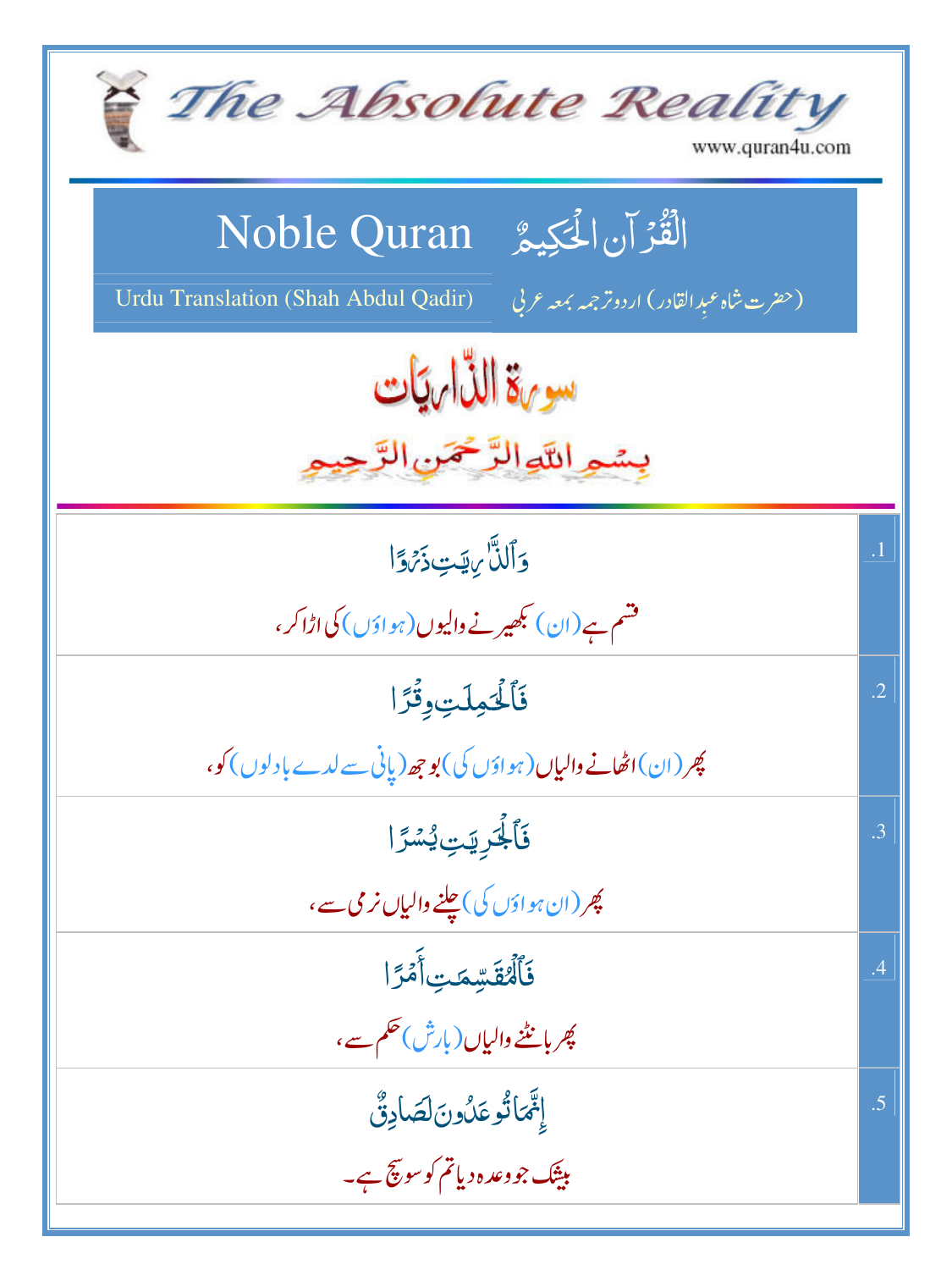| 5 إِنَّ ٱلدِّينَ لَوَاقِعٌ                               | .6  |
|----------------------------------------------------------|-----|
| اور بیٹک انصاف ہوناہے۔                                   |     |
| وَٱلسَّمَاءِذَاتِٱلْحَٰلِّ                               | .7  |
| قشم ہے آسان جالی دار ( <sup>جس</sup> میں راستے ہیں ) کی، |     |
| إِنَّكُمۡ لَفِیۡ قَوۡلٍ مُّۡتَٰٓتِلِفٍ                   | .8  |
| تم پڑے رہے ہوا یک جھگڑے کی بات میں۔                      |     |
| <u>يُؤْفَاكُ عَنْ</u> هُمَنُ أُفِكَ                      | .9  |
| اس سے بازرہے وہی جو پھیر اگیا(حق سے روگر دانی کرے)۔      |     |
| قُتِلَ الْخَزَّاصُونَ                                    | .10 |
| مارے گئے اٹکل(گمان) دوڑانے والے۔                         |     |
| ٱلَّٰٓنِينَ هُمۡ فِى غَمۡرَةٍسَاهُونَ                    | .11 |
| وہ جوغفلت میں ہیں بھ <sup>و</sup> ل رہے ،                |     |
| يَشَلُونَ أَيَّانَ يَوْمُ ٱلدِّينِ                       | .12 |
| یوچھتے ہیں، کب ہے دن انصاف کا؟                           |     |
| يَؤْمَهُمُ عَلَى التَّارِيُفَتَنُونَ                     | .13 |
| جس دن وہ آگ پر اُلٹے سیدھے پڑیں گے۔                      |     |
|                                                          |     |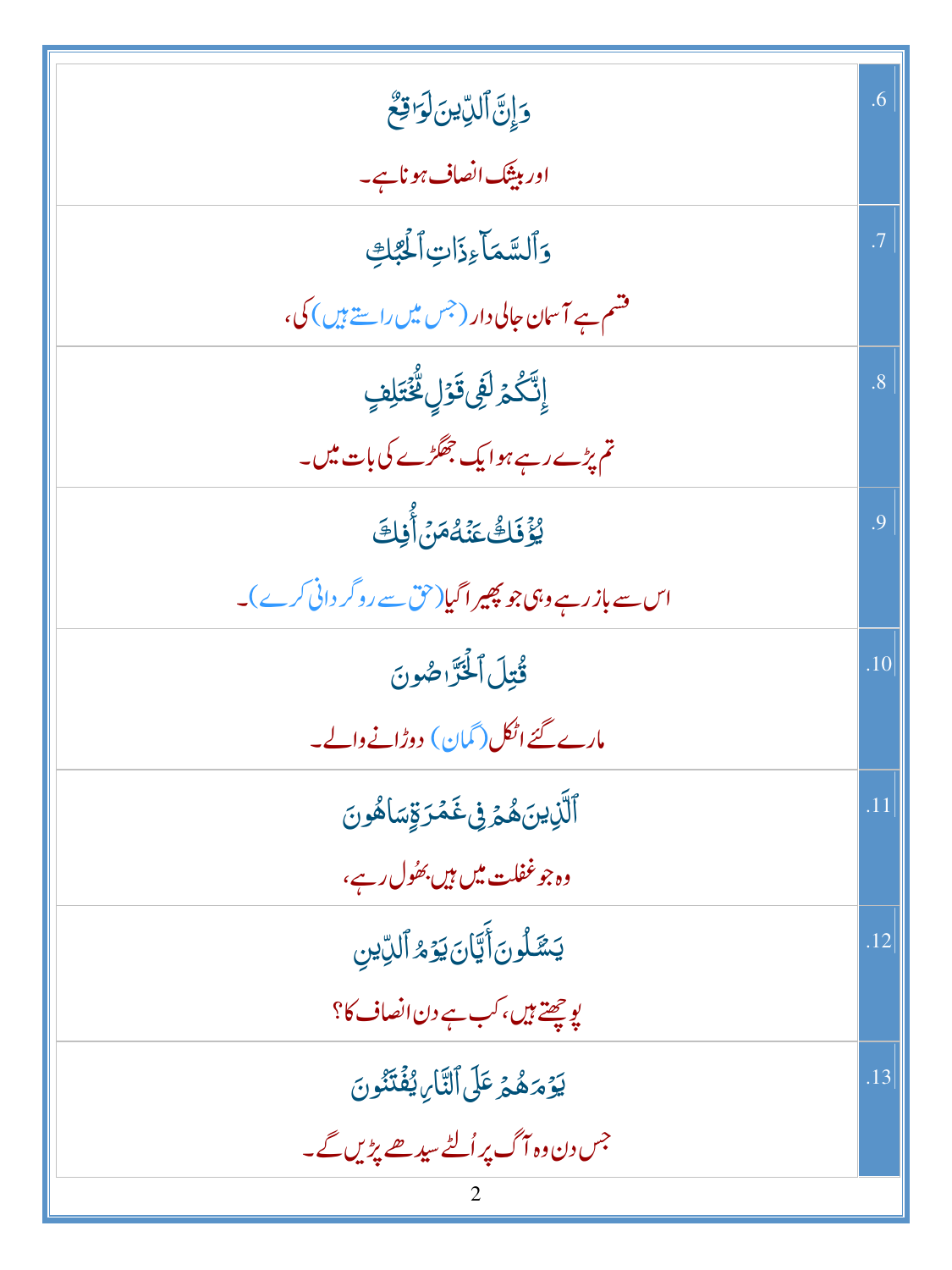| ذُوقُواً فِتُنتَكُمُ هَذَا ٱلَّذِى كُنتُم بِهِۦ تَسۡتَغۡجِلُونَ                     | .14 |
|-------------------------------------------------------------------------------------|-----|
| (کہاجائے گا) چکھو <b>مز ہ اپنی شر ارت کا۔ یہ ہے</b> جس کی تم شانی( حلد ی) کرتے تھے۔ |     |
| ٳۣڹ <i>ٞ</i> ٲڷٙڡ۠ؾ۠ٙۊؚؠڹ؋ۣڿڵٙؾٟۅؘۼؽؚۅڹ                                             | .15 |
| البتہ ڈر دالے (منقی) باغوں میں ہیں (اس دن)اور چشموں میں،                            |     |
|                                                                                     | .16 |
| یاتے ہیں جو دیاان کوان کے رب نے۔                                                    |     |
| إِنَّهُمُ كَانُواْقَبْلَ ذَٰلِكَ كُحُسِنِينَ                                        |     |
| (بلاشبہ)وہ تھےاس سے پہلے نیکی دالے۔                                                 |     |
| كَانُواْقَلِيلاَّقِنَٱلَّيَٰلِ مَايَهَجَعُونَ                                       | .17 |
| وہ تھے رات کو تھوڑاسوتے۔                                                            |     |
| <u>وَبِٱلْأَسۡ</u> حَارِ،هُمۡ يَسۡتَغۡفِرُونَ                                       | .18 |
| اور صبح کے وقت معافی ما ٹکتے،                                                       |     |
| وَفِىٓأَمُوَالِهِمۡ حَقُّ لِلسَّآبِلِ وَٱلۡمَحۡرُومِ                                | .19 |
| اور ان کے مال میں حصہ تھاما تگنے ( والوں ) کااور ہارے ( جاجتمند وں ) کا۔            |     |
| دَفِى ٱلْأَيْهِضِ ءَايَتَ لِلْمُوقِنِينَ                                            | .20 |
| اور زمین میں نشانیاں ہیں یقین لانے والوں کو۔                                        |     |
|                                                                                     |     |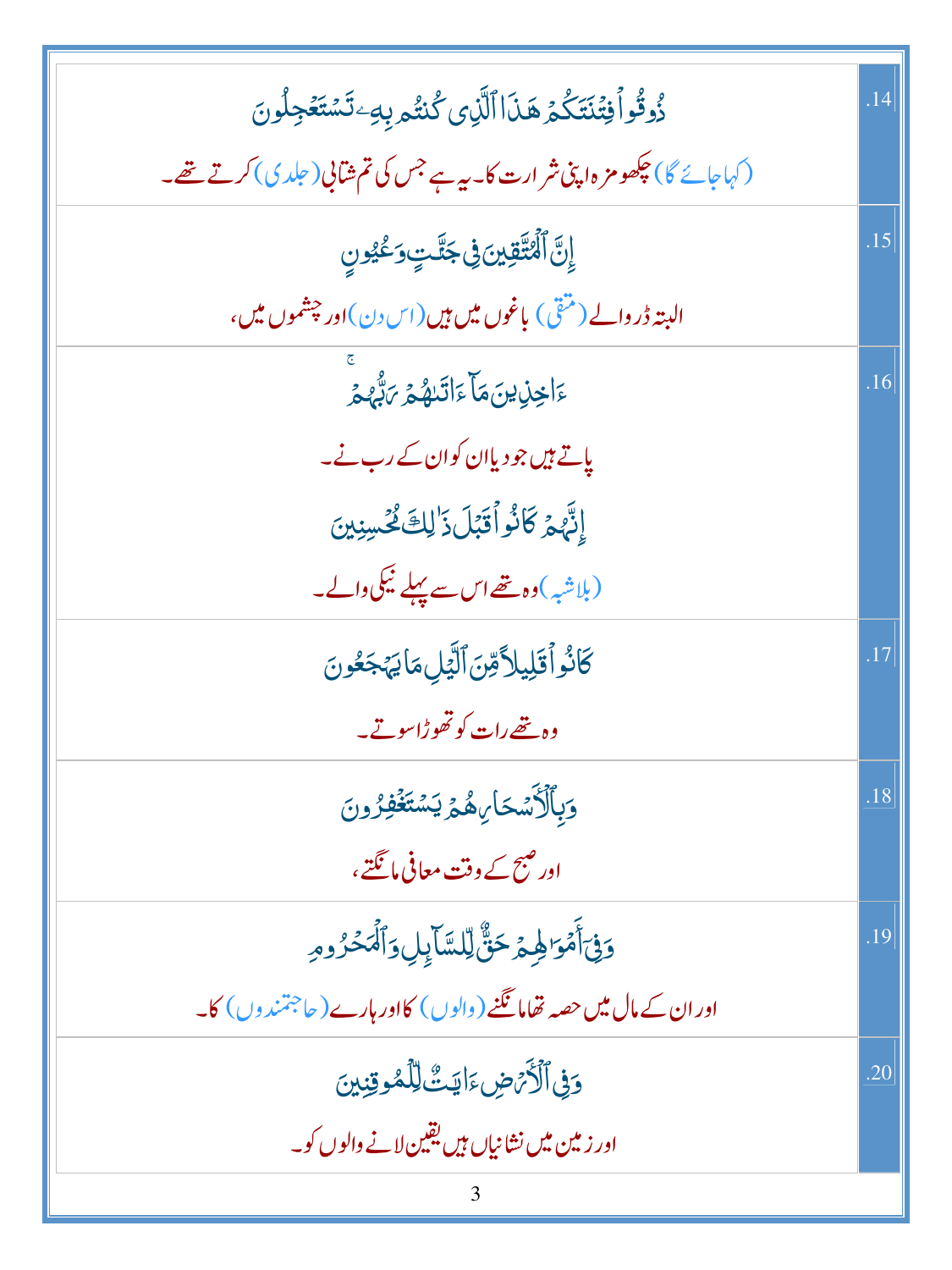| <u>و</u> ؘأنفُسِكُم                                                                      | $\overline{2}$ |
|------------------------------------------------------------------------------------------|----------------|
| اورخو د تہ <sub>ی</sub> ارےاندر( بھی)۔                                                   |                |
| أَفَلَاتُبْصِرُونَ                                                                       |                |
| اورخو د تمہارےاندر( <u>بھی</u> )۔                                                        |                |
| <u>وَفِى</u> ٱلسَّمَاءِينْ تُكْمُر وَمَاتُوعَلُونَ                                       | .22            |
| اور آسان میں ہے روزی تمہاری اور جو کچھ تم سے وعدہ کیا۔                                   |                |
| فَوَىَبِ ٱلسَّمَاءِوَٱلْأَرَّضِ إِنَّهُ لَحَنُّ مِّثْلَمَاۤ أَنَّكُمۡ تَنطِقُونَ         | .23            |
| سوفشم ہے رب آسان اور زمین کے کی، بیربات تحقیق(حقیقت) ہے جیسے کہ تم بولتے (باتیں کرتے) ہو |                |
| ۿڶٙٲؖ <i>ڐٙ</i> ٮٚڬٙڂٳۑٮؿ۠ڞؘؿڣٳ۪ڹۘٛڗڡڡۣؠ <u>ۄٙ</u> ٲڵٙ <i>ٞ۠ػ</i> ۠ۮٙۄڛٙ                 | .24            |
| کیا پہنچی ہے تم کوبات ابراہیم کے مہمانوں کی،جوعزت والے تھے؟                              |                |
| إِزْدَخَلُواً عَلَيْهِ فَقَالُواً سَلَمَّاً                                              | .25            |
| جب اندر آئے اس کے پاس توبولے، سلام!                                                      |                |
| قَالَسَلَمُّ                                                                             |                |
| وه بولاسلام ہے،                                                                          |                |
| قۇۋەڭنىڭزون                                                                              |                |
| ىيەلوگ <i>ہيں</i> اوپرے(اجنبی) ۔                                                         |                |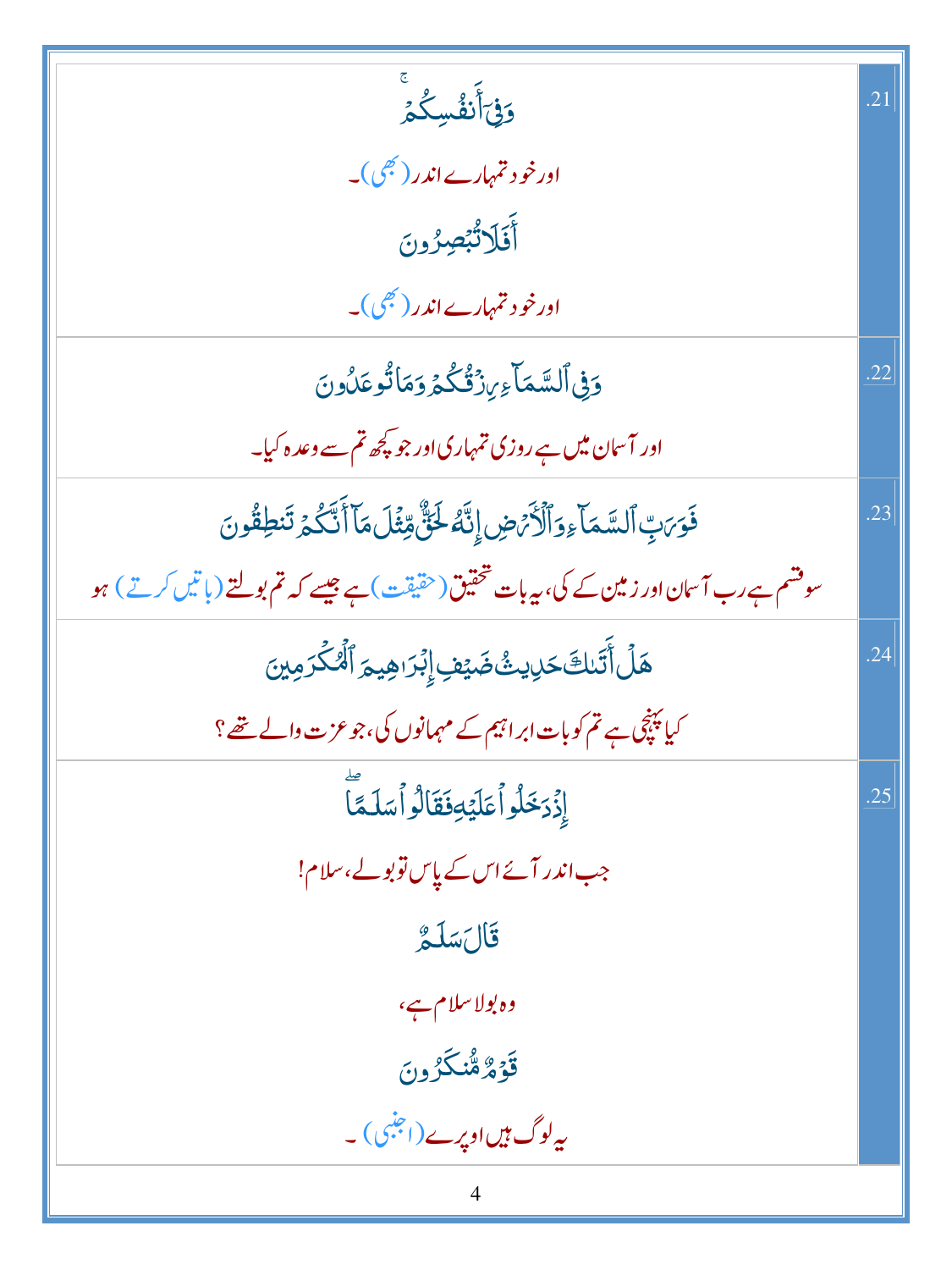| فَرَاغَ إِلَىٰٓ أَهۡلِهِۦ فَجَآءَبِعِجۡلٍ سَمِينٍ                                        | .26 |
|------------------------------------------------------------------------------------------|-----|
| پھر دوڑااپنے گھر کو، تولا یاایک پچھڑ اگھی میں تلا۔                                       |     |
| فَقَرَّبَهُ إِلَيْهِمْ                                                                   | .27 |
| پھر( کھانے کیلئے)ان کے پاس رکھا،                                                         |     |
| قَالَ أَلَاتَأَكْلُونَ                                                                   |     |
| كہاكيوں تم كھاتے نہيں؟                                                                   |     |
| ۘ<br>ڣؘٲٛٙۏ <i>ٙ</i> ڿؘۺ؋ڹؙؠ۠ۿ؋ڿؠڣؘ؋ؖٞ                                                   | .28 |
| (جب انہوں نے نہ کھایا) پھر جی <b>میں ہڑ بڑایا</b> ان کے ڈر سے۔                           |     |
| قَالُواْلَاتَخَفَّ                                                                       |     |
| (وہ)بولے،تونہ ڈر۔                                                                        |     |
| <mark>وَبَشَّرُوگُبِغُلَ</mark> مٍ عَلِيمٍ                                               |     |
| اور خوشخ <sub>ر</sub> ی دی <sub>اس ک</sub> وایک لڑکے ہوش <u>ا</u> ر کی۔                  |     |
| ڬ <b>ٲؘؘٛٞڐ</b> ٙڹڶؾؚٱڡۡۯٲٚۘؾ۠ڡ۠ڧۣڞڗٞۊؚٚڡؘڞػؖٮٞٛۏ <sup>ڿ</sup> ۿۿؘٳ                      | .29 |
| پھر (بہ <sup>س ک</sup> ر) سامنے آئی اس کی عورت بولتی، پھر پی <u>ٹ</u> ااپناماتھا،اور کہا |     |
| <b>وَقَالَتْ عَجُوزٌ عَقِيمٌ</b>                                                         |     |
| <i>کہیں بڑھی</i> ابانچھ (بچہ جنے گی)؟                                                    |     |
| 5                                                                                        |     |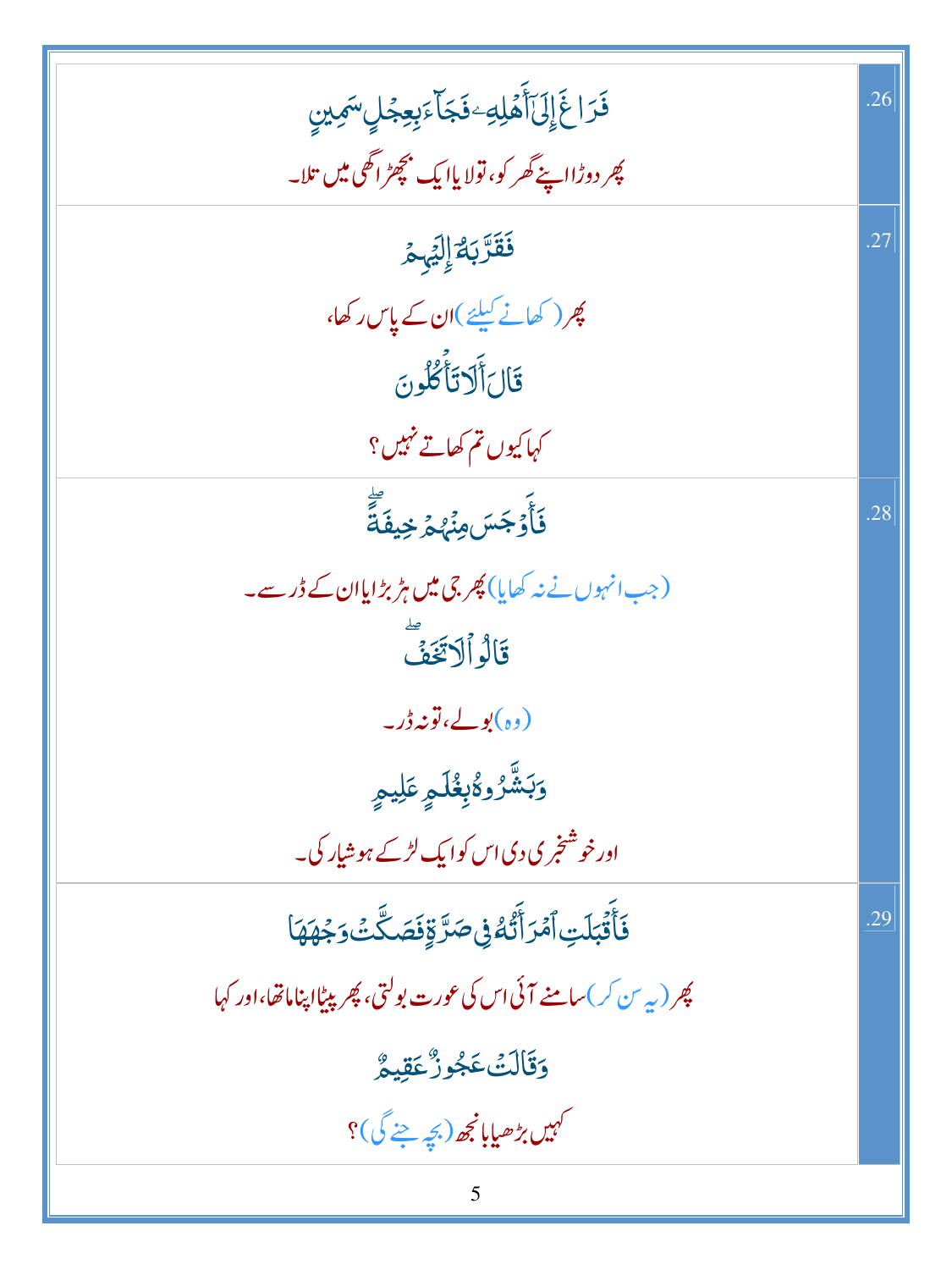| قَالُواۡ كَنَالِكِقَالَ مَبَّكِ                                          | .30 |
|--------------------------------------------------------------------------|-----|
| وہ بولے، یوں ہی کہا تیرے رب نے۔                                          |     |
| إِنَّهُ هُوَ ٱلْحَكِيمُ ٱلْعَلِيمُ                                       |     |
| وہ جو ہے وہی ہے حکمت والا خمر دار۔                                       |     |
| قَالَ فَمَا خَطَبُكُمْ أَيُّهَا ٱلْمُرْسَلُونَ                           | .31 |
| بولا پھر کیامطلب (معاملہ)ہے تمہارا؟اے بیجے ہو دَ(اللہ کے فرشتو)!         |     |
| قَالُوَاْ إِنَّآ أُمُّسِلۡنَآ إِلَىٰقَوۡمِ لِخُرِمِینَ                   | .32 |
| وہ بولے ہم کو بھیجاہے ایک لو گوں گنہگار پر،                              |     |
| ڶڹ۠ۯڛڶ <i>ۘ</i> ٙٵؘؿ <sub>ڸ</sub> ؽٙ <i>؋</i> ڿٵ <i>؆</i> ۃٞڡؚۜٚڽڟۣؾڹۣ   | .33 |
| کہ چھوڑیں(بر سائیں)ان پر پتھر مٹی کے،                                    |     |
| ۿ۠ۺۊ <sub>ۜ</sub> ٙڡؘ <i>ڐؘؖ</i> ۼۣڹڸؘ <i>؆۪</i> ڸۨڂ <i>ٳڶ</i> ڷڞۺڔڣۣڹۣؽ | .34 |
| نشان پڑے تیرے رب کے ہاں، بے حدیلنے (حد سے گزرنے)والوں کو۔                |     |
| فَأَخْرَجْنَاهَن كَانَ فِيهَامِنَ ٱلْمُؤْمِنِينَ                         | .35 |
| پھر بچانکالا ہم نے جو تھاوہاں ایمان والا۔                                |     |
| فَمَاوَجَلُنَافِيهَاغَيْرَبَيْتِ وِّنَ ٱلْمُسْلِمِينَ                    | .36 |
| پھر نہ پایاہم نے اس جگہ، سواایک گھر کے مسلمانوں کا،                      |     |
| 6                                                                        |     |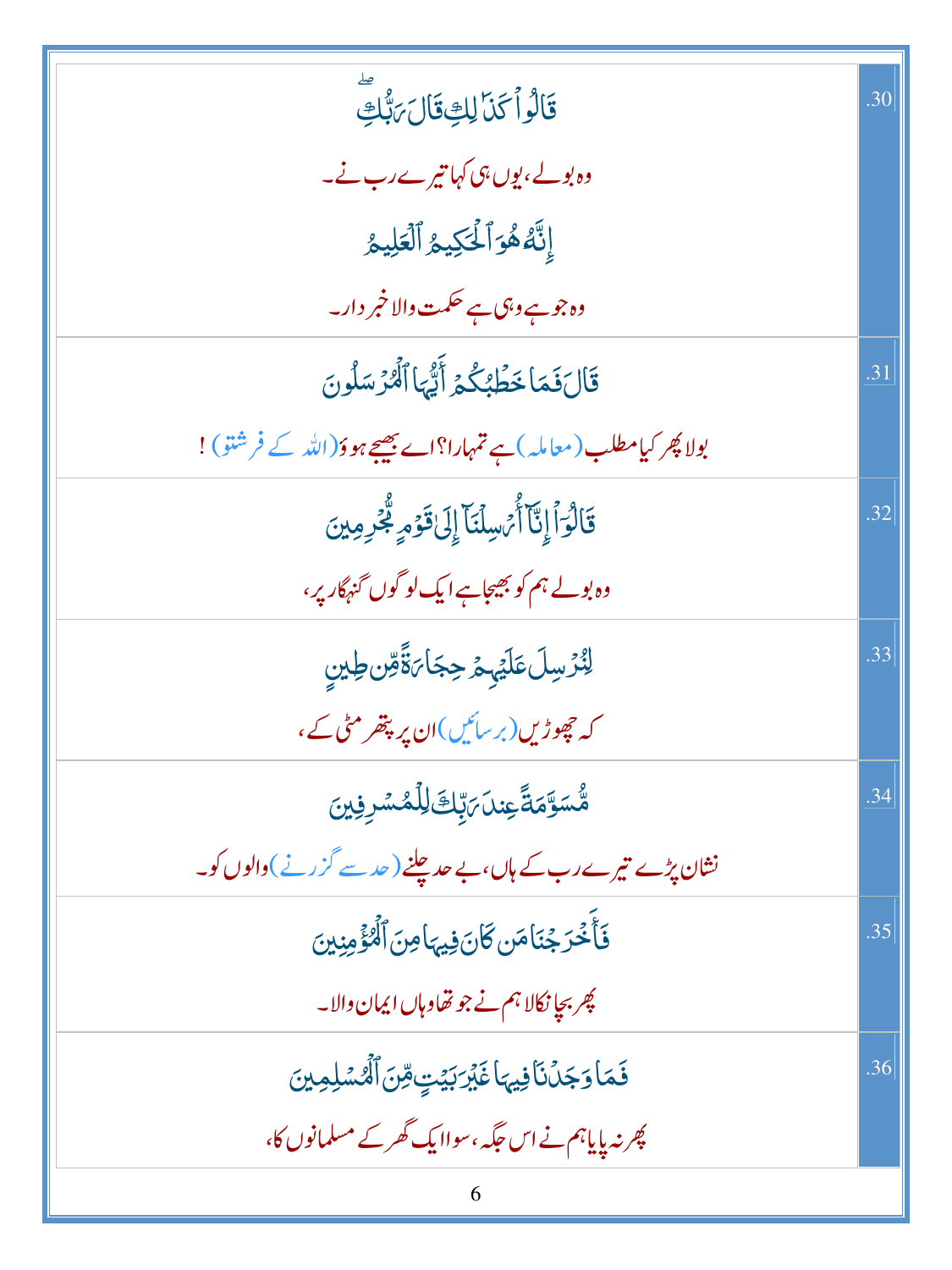| وَتَرَكْنَافِيهَا ءَايَةً لِلَّذِينَ يَغَافُونَ ٱلْعَذَابَ ٱلْأَلِيمَ           | .37 |
|---------------------------------------------------------------------------------|-----|
| اور رکھااس میں نشان ان لو گوں کو جو ڈر تے ہیں د کھ کی مار (عذاب) سے۔            |     |
| <u>ۅٙڣۣ</u> ۿۅۺؽٙٳؚۮؘٲٛٙ <i>ؠٙ</i> ۫ۺڷؿٙۘڡ۠ٳ۪ڶؽ؋ؚۯۼۅ۫ڽؘڹؚۺڷڟڹۣۿ۠ۑؚڹڹۣ           | .38 |
| اور نشانی ہے موسیٰ کے حال میں جب بھیجاہم نے اس کو فرعون پاس دے کر سند تھلی۔     |     |
| فَتَوَلَّىٰ بِرُكْنِهِ وَقَالَ سَجِرٌّ أَوۡ لَجَنُونَّ                          | .39 |
| پھر اس نے منہ موڑااپنے زور پر اور بولا ہہ جادو گرے یادیوانہ۔                    |     |
| فَأَخَلَٰٓ لَهُ وَجُنُودَهُ فَنَبَلۡ لَلۡهُمۡ فِى ٱلۡيَمِّرِ                    | .40 |
| پھر پکڑ اہم نے اس کواور اس کے لشکر وں کواور چھپنک دیاان کو دریامیں              |     |
| وَهُوَمُلِيمٌ                                                                   |     |
| اور اس میں بڑاالاہنا(برائی،بدنامی)۔                                             |     |
| دَفِى عَادِ إِذَآَ مَسَلَنَا عَلَيۡهِمُ ٱلرِّيحَ ٱلۡعَقِيمَ                     | .41 |
| اور نشانی ہے عادییں جب بھیجی ہم نے ان پر باؤ(ہوا) بے خبر (برباد کر دینے والی)،  |     |
| مَاتَنَىٌّ مِن شَيْءٍأَتَتُ عَلَيْهِ إِلَّا جَعَلَتُهُ كَٱلرَّمِيمِ             | .42 |
| نه جېوڑنی کوئی چیز جس پر گزرتی، که نه کر ڈالتی اس کو جیسے چورا(ریزہ ریزہ)۔      |     |
| دَفِى تَمُودَ إِذْقِيلَ لَهُمْ تَمَتَّعُواْ حَتَّىٰ حِينِ                       | .43 |
| اور نشانی ہے شمود میں جب کہاان کو بر تو( مز ہ <sup>ا</sup> و ٹ لو)ا یک وقت تک ، |     |
|                                                                                 |     |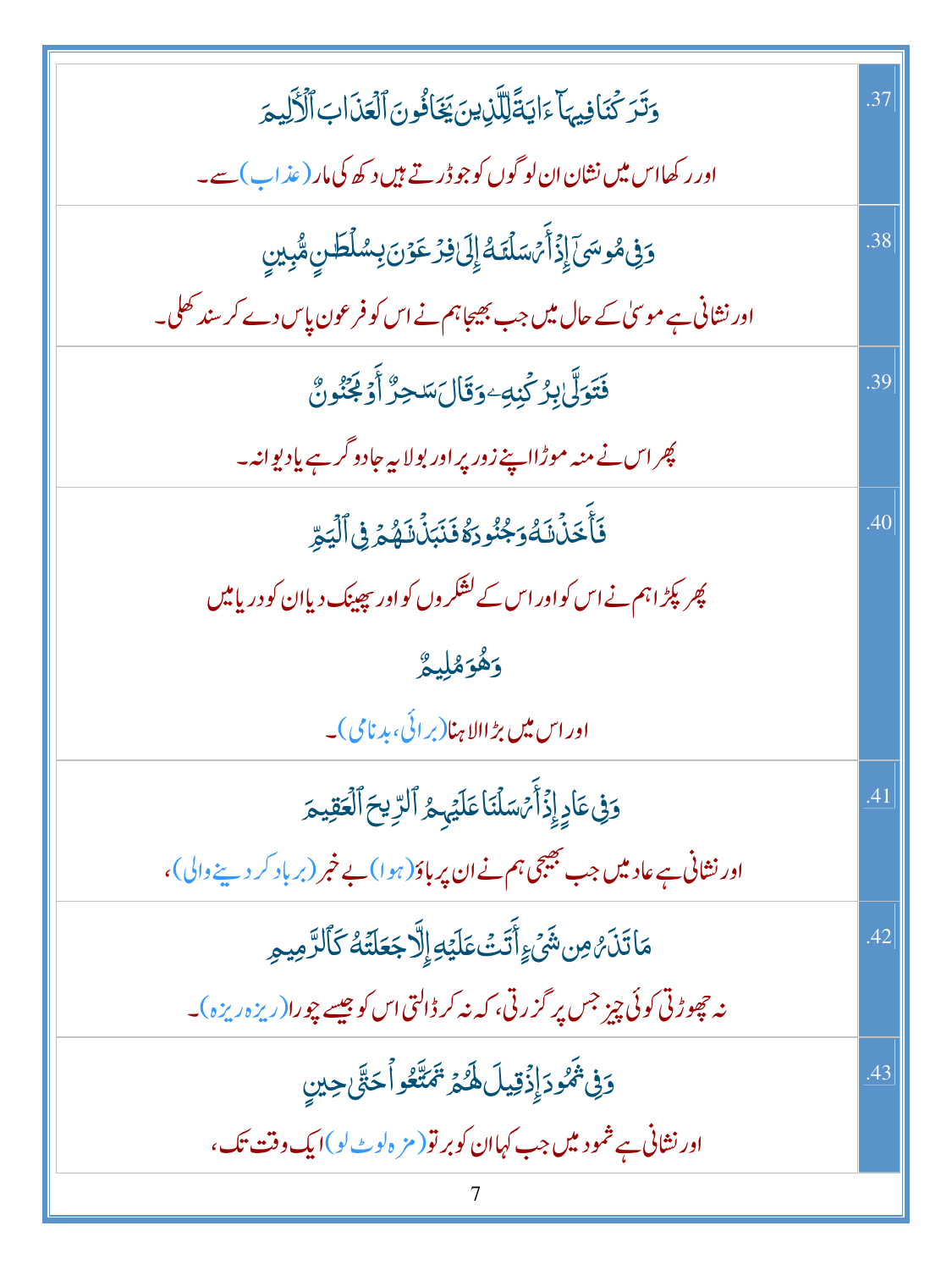| فَعَتَوۡاۡعَنۡ أَمۡرِ ﴾َلِّہِ مُّ                                           |     |
|-----------------------------------------------------------------------------|-----|
| پھر شر ارت کرنے لگے اپنے رب کے حکم سے ،                                     |     |
| فَأَخَلَهُمُ ٱلصَّعِقَةُوَهُمَّ يَنظُرُونَ                                  |     |
| پھر پکڑ اان کو کڑ ا <sub>کے نے</sub> ،اور وہ دیکھتے تھے،                    |     |
| فَمَا ٱسْتَطَعُواْمِن قِيَامِ وَمَاكَانُواْهُنتَصِرِينَ                     | .45 |
| پھر نہ سکے ( تھی طاقت ) کہ انٹھیں،اور نہ ہوئے کہ بدلہ (بچاؤ <i>کر</i> )لیں۔ |     |
| <mark>ۏٙڡ</mark> ؘۏٙ؞ <i>ٙۮۮ۠</i> ؚڂٟ <sub>ڰؚ</sub> ۨڽ؋ؾؘڸؖ                 | .46 |
| اور نوح کی قوم کواس سے پہلے،                                                |     |
| إِنَّهُمُ كَانُواۡقَوۡمَاۡفَسِقِینَ                                         |     |
| مقرروہ تھےلوگ بے حکم۔                                                       |     |
| وَٱلسَّمَآءَبَنَيۡ <i>تَ</i> هَابِأَيۡيَٰٓدِوَإِنَّالَهُوسِعُونَ            | .47 |
| اور آسان کو بنایاہم نے ہاتھ کے بل (اپنی قدرت) سے،اور ہم کوسب مقدور ہے۔      |     |
| وَٱلۡأَمۡضَ فَرَشۡتَهَاۢ فَنِعۡمَ ٱلۡنَهِلُونَ                              | .48 |
| اورزمین کو بچھاپاہم نے،سو کیاخوب بچھاناجانتے ہیں۔                           |     |
| <u>وَمِن ڪُ</u> لِّ شَيْءٍ خَلَقْنَارَوۡجَيۡنِ لَعَلَّكُمۡ تَنَ كَّرُونَ    | .49 |
| اور ہر چیز کے بنائے ہم نے جوڑے شاید تم دھیان کرو۔                           |     |
|                                                                             |     |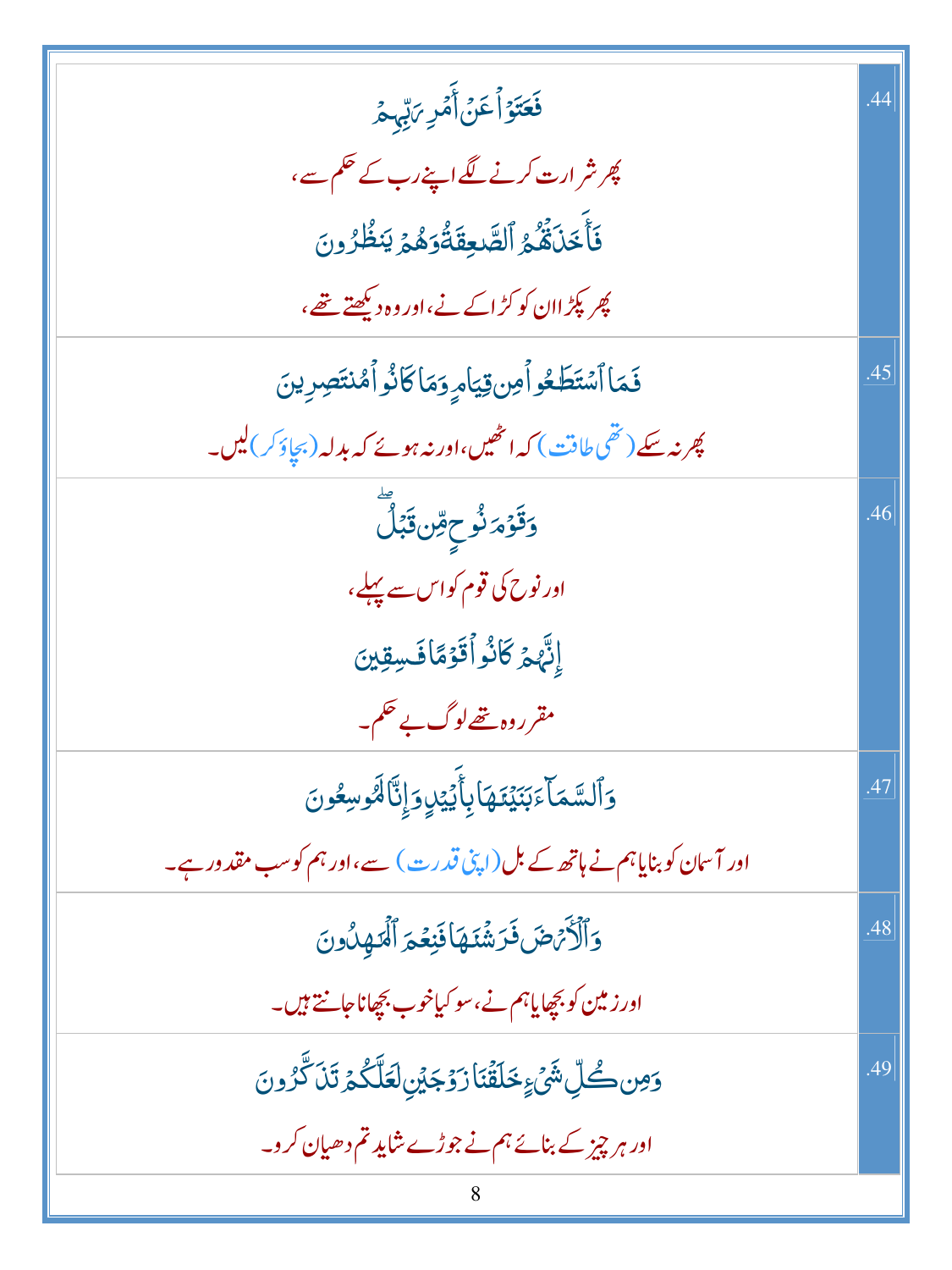| فَفِرُّدَاً إِلَى ٱللَّهِ                                                                           | .50 |
|-----------------------------------------------------------------------------------------------------|-----|
| سوبھاگواللہ کی طرف۔                                                                                 |     |
| ٳۣڹ۠ڶڴۄڡؚۨڹؙٙڡ۠ڹؘڸؽڒۘۺ۠ؠۣڽ۠                                                                         |     |
| (یقیناً)میں تم کواس کی طرف سے ڈرسنا تاہوں کھول کر۔                                                  |     |
| وَلَاتَجَعَلُواْمَعَ ٱللَّهِ إِلَهًا ءَاخَرَ                                                        | .51 |
| اور نہ ٹھُہر ادَاللّٰہ کے ساتھ اور کوئی(معبو ) یوجنے کا۔                                            |     |
| ٳۣڹۣ۠ڶػؙۄڡؚۨڹٙڐٛڹؘڶۣؠڒۘ۠ۿ۠ۑؚڹۣێٞ                                                                    |     |
| میں تم کواس کی طرف سے ڈرسنا تاہوں کھول کر۔                                                          |     |
| كَنَا لِكَ مَآ أَنَّى ٱلَّذِينَ مِن تَبۡلِهِم مِّن رَّسُولِ إِلَّا تَالُواۡ ٱسَاحِرٌ أَوۡ لَجَنُونٌ | .52 |
| اسی طرح ان سے پہلوں کو جو رسول آیا، یہی کہا(انہوں نے) کہ جادو گرہے یادیوانیہ۔                       |     |
| أَتَوَاصَوۡأَبِهِۦ                                                                                  | .53 |
| کیایہی کہہ مرے (وصیت کر گئے ) ہیں ایک دوسرے کو،                                                     |     |
| بَلْ هُمۡ قَوۡهُ طَاغُونَ                                                                           |     |
| کوئی(ہر گز)نہیں! بہاوگ شریر ہیں۔                                                                    |     |
| فَتَوَلَّ عَنْهُمْ فَمَا أَنتَ بِمَلُومِ                                                            | .54 |
| سولوّیٹ آاُن کی طرف سے،اب تجھ پر نہیں الاہنا(کچھ ملامت)،                                            |     |
|                                                                                                     |     |